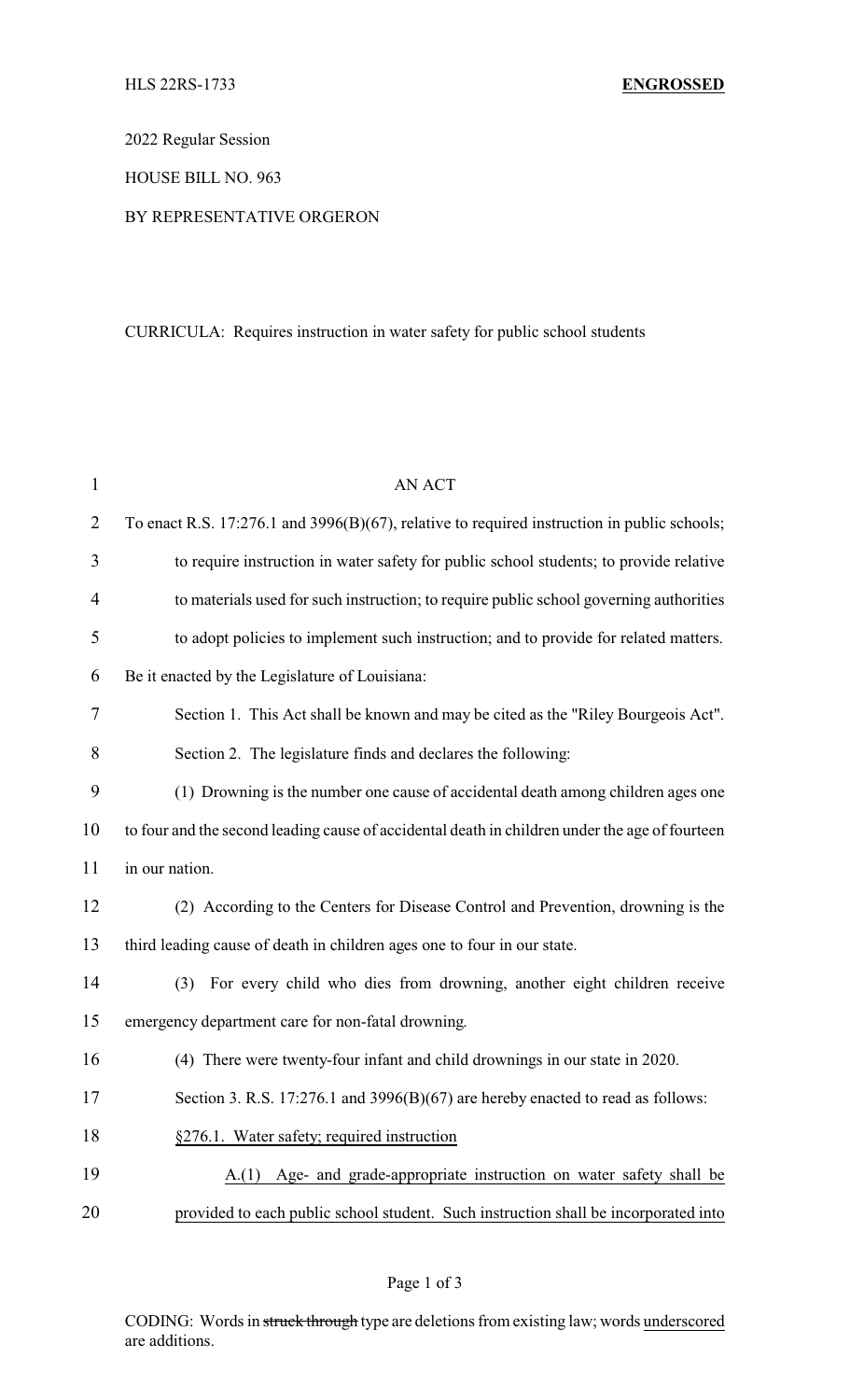| $\mathbf{1}$ | an existing required course, such as health, physical education, or another course |
|--------------|------------------------------------------------------------------------------------|
| 2            | deemed appropriate by the public school governing authority.                       |
| 3            | At a minimum, such instruction shall include instruction on the<br>(2)             |
| 4            | following:                                                                         |
| 5            | (a) The proper use of flotation devises.                                           |
| 6            | (b) Awareness of water conditions.                                                 |
| 7            | The proper supervision of swim areas.<br>(c)                                       |
| 8            | (d) Safe behaviors in and around the water.                                        |
| 9            | The importance of pool barriers and fencing.<br>(e)                                |
| 10           | The importance of formal swim lessons.<br>(f)                                      |
| 11           | The importance of avoiding alcohol and substance use with water<br>(g)             |
| 12           | recreation.                                                                        |
| 13           | (h) The importance of cardiopulmonary resuscitation for drowning victims           |
| 14           | and the importance of administering such aid.                                      |
| 15           | B.(1) Each governing authority shall adopt policies necessary for the              |
| 16           | implementation of this Section.                                                    |
| 17           | (2) Each governing authority may customize the instruction for its student         |
| 18           | population based on geographic characteristics and any other special circumstances |
| 19           | applicable to the school or school district.                                       |
| 20           | C.(1) The state Department of Education shall establish and maintain a             |
| 21           | clearinghouse of instructional materials and information regarding model water     |
| 22           | safety curricula and best practices for water safety instruction.                  |
| 23           | (2) The department shall review the materials and information at least once        |
| 24           | biannually and revise them based on updated information, as needed.                |
| 25           | ∗<br>*<br>∗                                                                        |
| 26           | §3996. Charter schools; exemptions; requirements                                   |
| 27           | $\ast$<br>$\ast$<br>*                                                              |
| 28           | B. Notwithstanding any state law, rule, or regulation to the contrary and          |
| 29           | except as may be otherwise specifically provided for in an approved charter, a     |